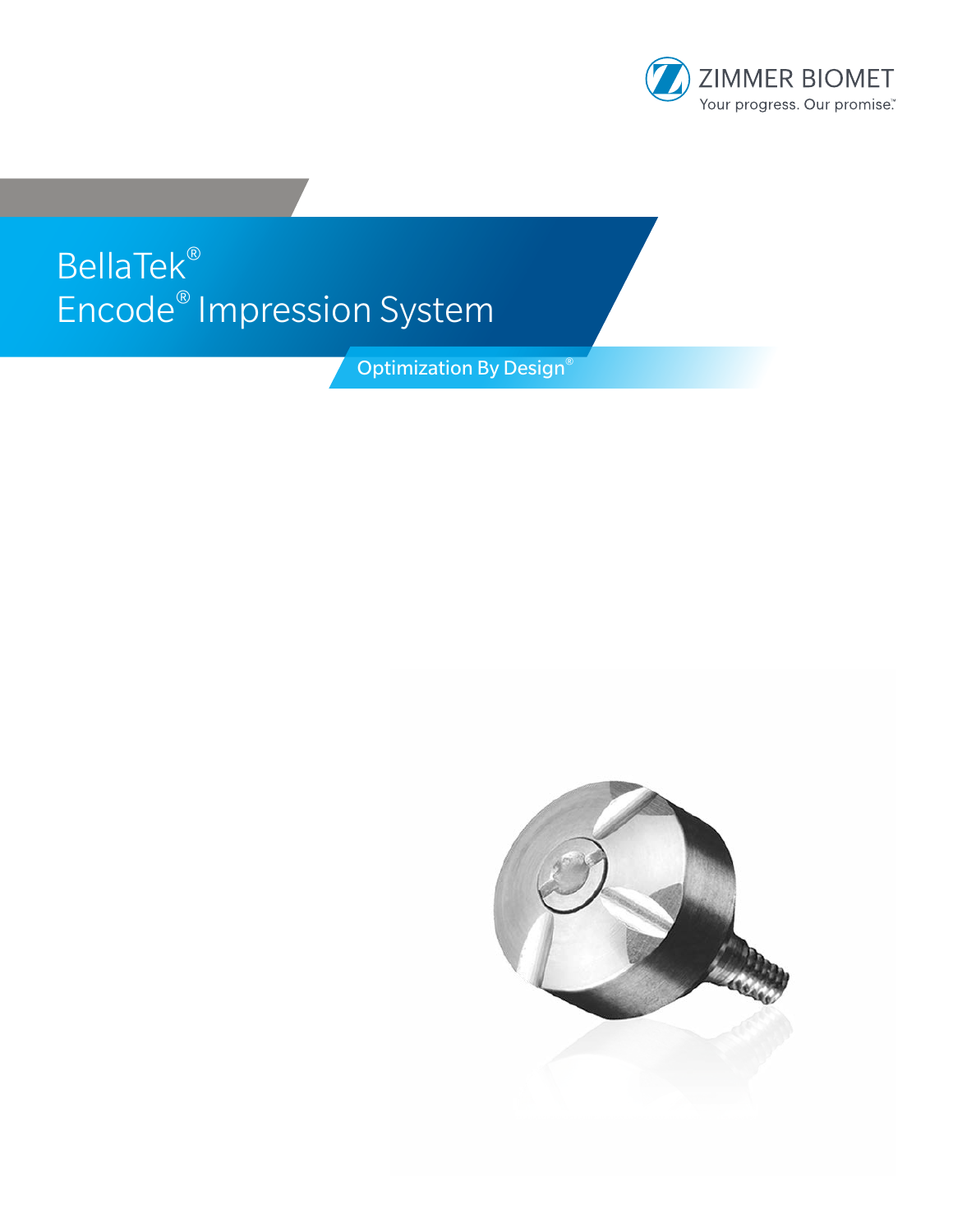## BellaTek Encode® Impression System

## Optimization By Design

## Optimization Is Key To Aesthetics

The BellaTek Encode Impression System aims to provide optimized solutions to clinicians by eliminating the need for implant level impressions, which streamlines the treatment process for the surgeon, restorative clinician and laboratory. In addition, patients have a better experience and a beautiful aesthetic outcome as compared to traditional procedures with an impression coping.

## Optimization Is Key To BellaTek Digital Dentistry Solutions

#### Hard- And Soft-Tissue Maintenance

• No need to remove the healing abutment, preserving tissue and resulting in aesthetic outcomes

*"An appreciation of the protective effect of the soft tissue barrier is important for providing optimal aesthetic outcomes. Recent studies show that multiple abutment removals (disconnections/ reconnections) are associated with increased crestal bone loss. These findings suggest using the fewest number of abutment removals to achieve better aesthetic and functional results.1,2 Ultimately, the goal is to use "one abutment, one time" and the BellaTek Encode Impression System provides an important step for achieving this objective."*

*–Xavier Vela Nebot† ,M.D., D.D.S., Spain*



### Customized Treatment Solutions

• Choose a simple impression method above the gingiva to create aesthetic BellaTek Patient Specific Abutments in titanium and gold-colored titanium nitride

### Practice Growth Through Better Patient Care

• End-to-end treatment solutions for everyone involved allow for a more efficient workflow compared to traditional workflow that requires additional parts and pieces, less inventory to stock and provide a vehicle for practice growth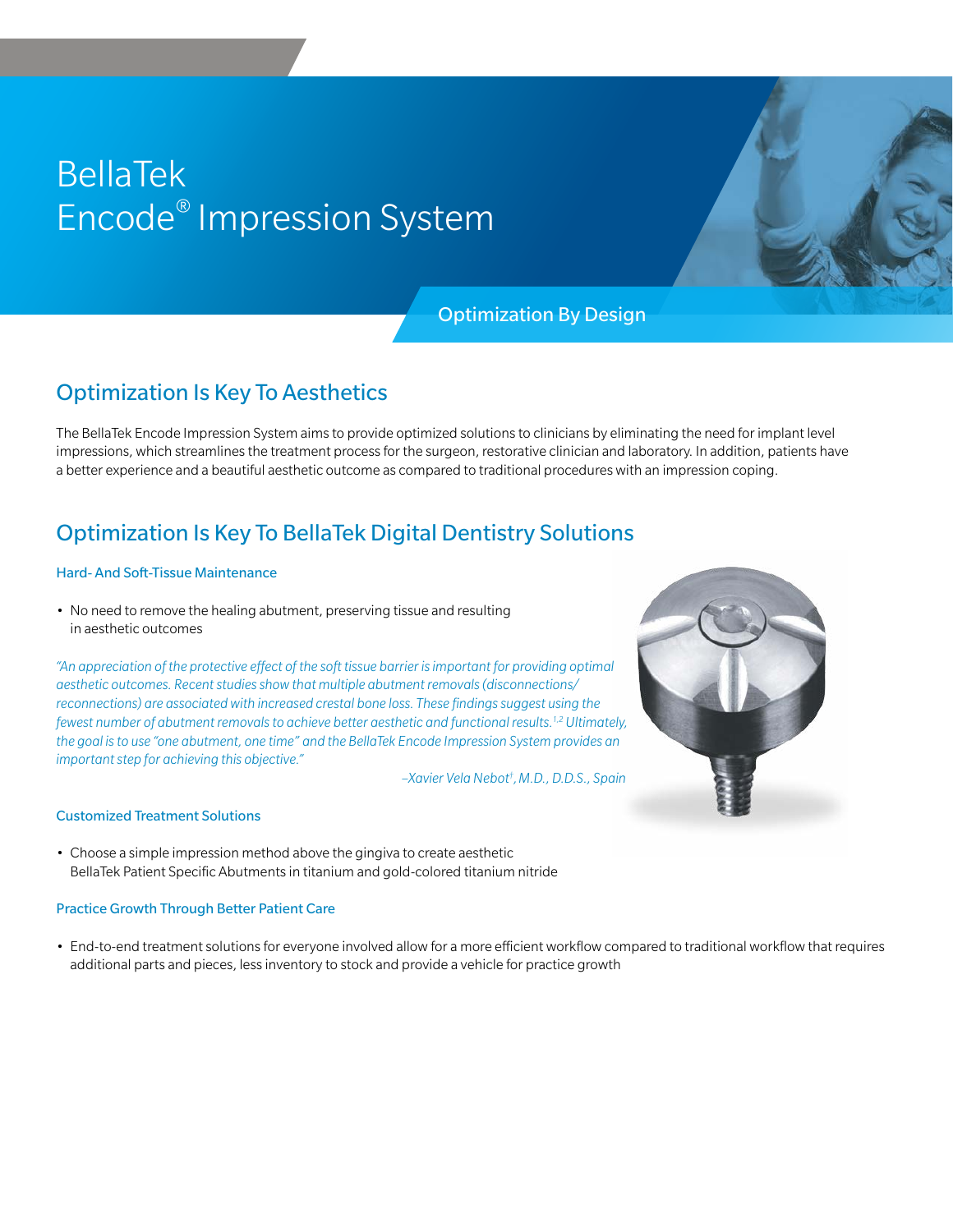

## Hard- And Soft-Tissue Maintenance

## Patient Aesthetics Through Hard- and Soft-Tissue Preservation

#### How To Maintain Tissue Health

The oral mucosa (soft tissue) is unique anatomical and physiological tissue. A healthy intact mucosa is essential for teeth and oral health.<sup>3</sup> Dental implants require an intact peri-implant mucosa for successful integration and maintenance.4 Adherent peri-abutment mucosa is credited with reducing and limiting both microbial and oral cavity content through the sulcus to the implant microgap region.<sup>4</sup>

## Mucosal Barrier





### Clinical Relevance

Studies show that multiple abutment removals (dis/reconnects) negatively affect peri-abutment mucosal sulcus tissues and contributes to the loss of alveolar crestal bone (hard tissue).<sup>5</sup> Crestal bone resorption leads to soft-tissue recession and reduced aesthetics.6,7

### Reduced Abutment Swaps

Unique codes on the occlusal surface of the BellaTek Encode Healing Abutment provide abutment design and milling information, eliminating the need for an impression coping. This reduces the need for multiple abutment removals, preserving the peri-abutment mucosal sulcus interface and maintaining the sealing function.



#### BellaTek Encode Healing Abutment

#### Aesthetic Outcome For The Patient

One supragingival impression of the BellaTek Encode Healing Abutment results in a BellaTek Patient Specific Abutment ready for cementation and delivery of the definitive prosthesis.

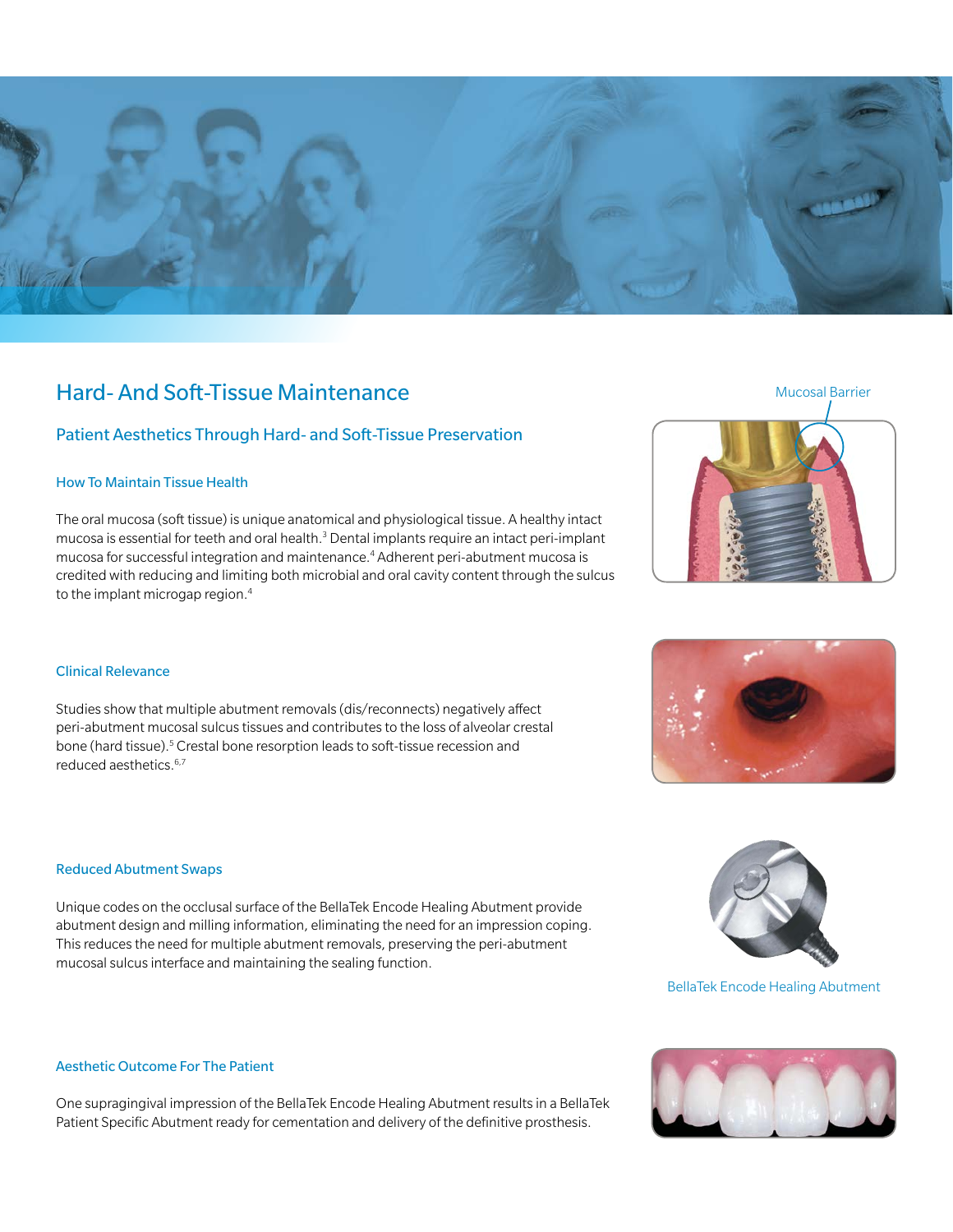## Customized Treatment Solutions

The proprietary BellaTek Encode Impression System is the gateway to creating a customized solution for you and your patients. When you eliminate the need for impression copings and conventional impression materials, the process is streamlined for you and the patient experience is improved by making it easier and more comfortable. This technology is unique to and only available from Zimmer Biomet Dental.

## Benefits For The Patient

#### Comfort

• There is no need to use impression copings, resulting in a less invasive impression procedure for more patient comfort.

#### Fewer Visits

• The intraoral scan can be taken by the specialist at the surgical release visit, eliminating a restorative appointment and resulting in less visits to the dentist's office compared to traditional procedures.

#### Aesthetic Outcomes

• Abutments designed specifically for the patient for better aesthetic outcomes compared to traditional non-digital procedures.

## The Result: A Highly Aesthetic BellaTek Definitive Abutment



## Simplified Impressions With The BellaTek Encode Healing Abutment!



Take a digital impression of the BellaTek Encode Healing Abutment\*.



Make a traditional impression of the BellaTek Encode Healing Abutment.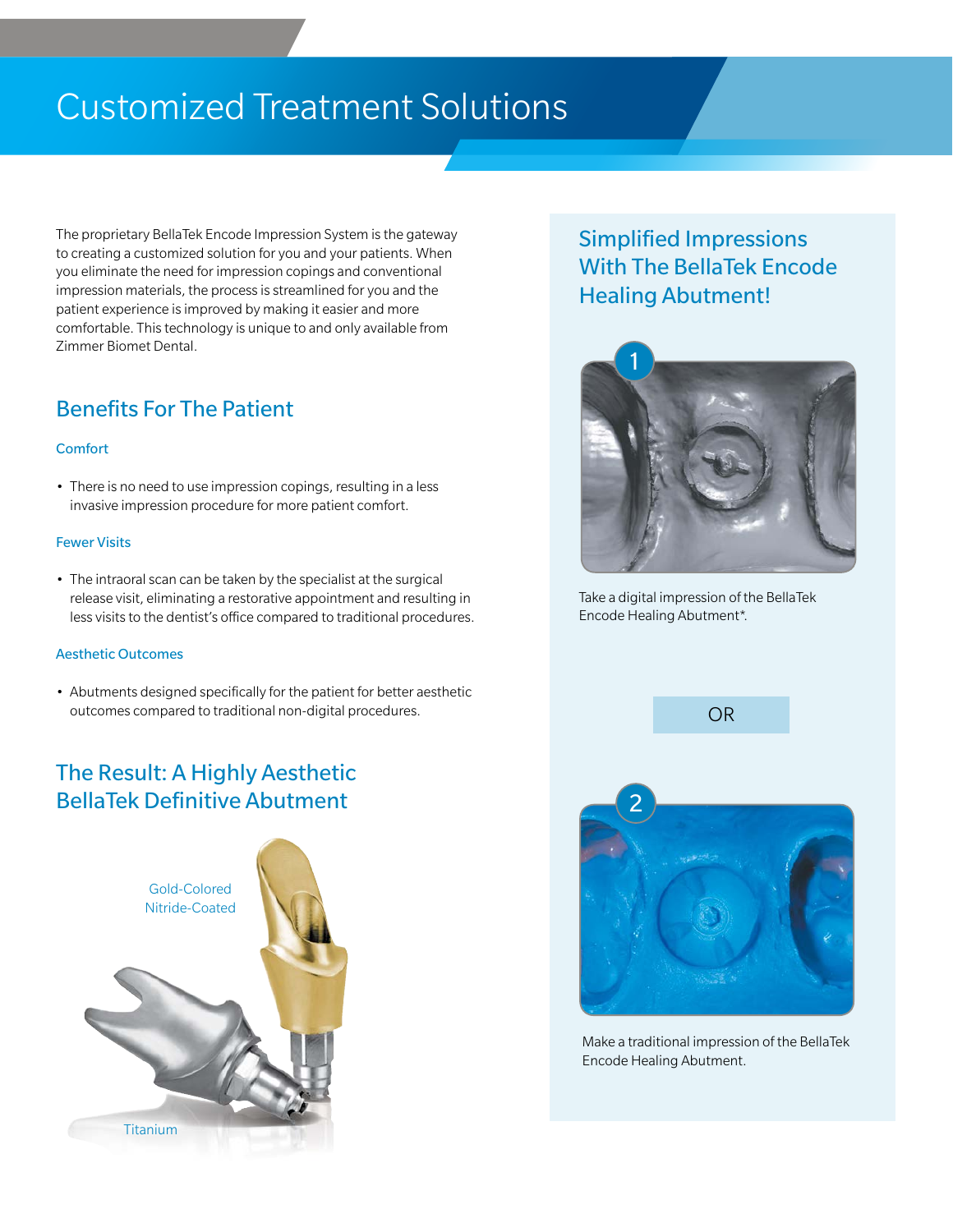## Practice Growth

## Practice Growth Through Better Patient Care

### Surgeon

- Efficient, streamlined interoffice processes simplify treatment for the referring dentist.
- Cutting edge technologies create an improved and more simple treatment process than a traditional technique, differentiating the practice to referring dentists and more importantly, to patients.
- The BellaTek Encode Impression System makes it easier for your referral base and may increase treatment acceptance compared to traditional techniques.

#### **Laboratory**

- Potential new customers may lead to increased crown and bridge business.
- There is no need to create a cast, which results in fewer steps in the treatment process, reducing overhead.
- This unique branding opportunity may grow the volume of your business.

#### Restorative Clinician

- No implant-level impressions are required - resulting in a simpler and quicker process; minimizing chairtime compared to traditional non-encode procedures that other clinicians may be using.
- There are no parts to order, eliminating the need to stock components.
- There is increased patient satisfaction due to an easier and more comfortable impression procedure compared to traditional non-encode cases that do not use an IOS.
- You have the ability to restore the case in fewer office visits compared to traditional non-encode cases that do not use an IOS.

## End-to-End Treatment Solutions That Optimize The Workflow For The Entire Team

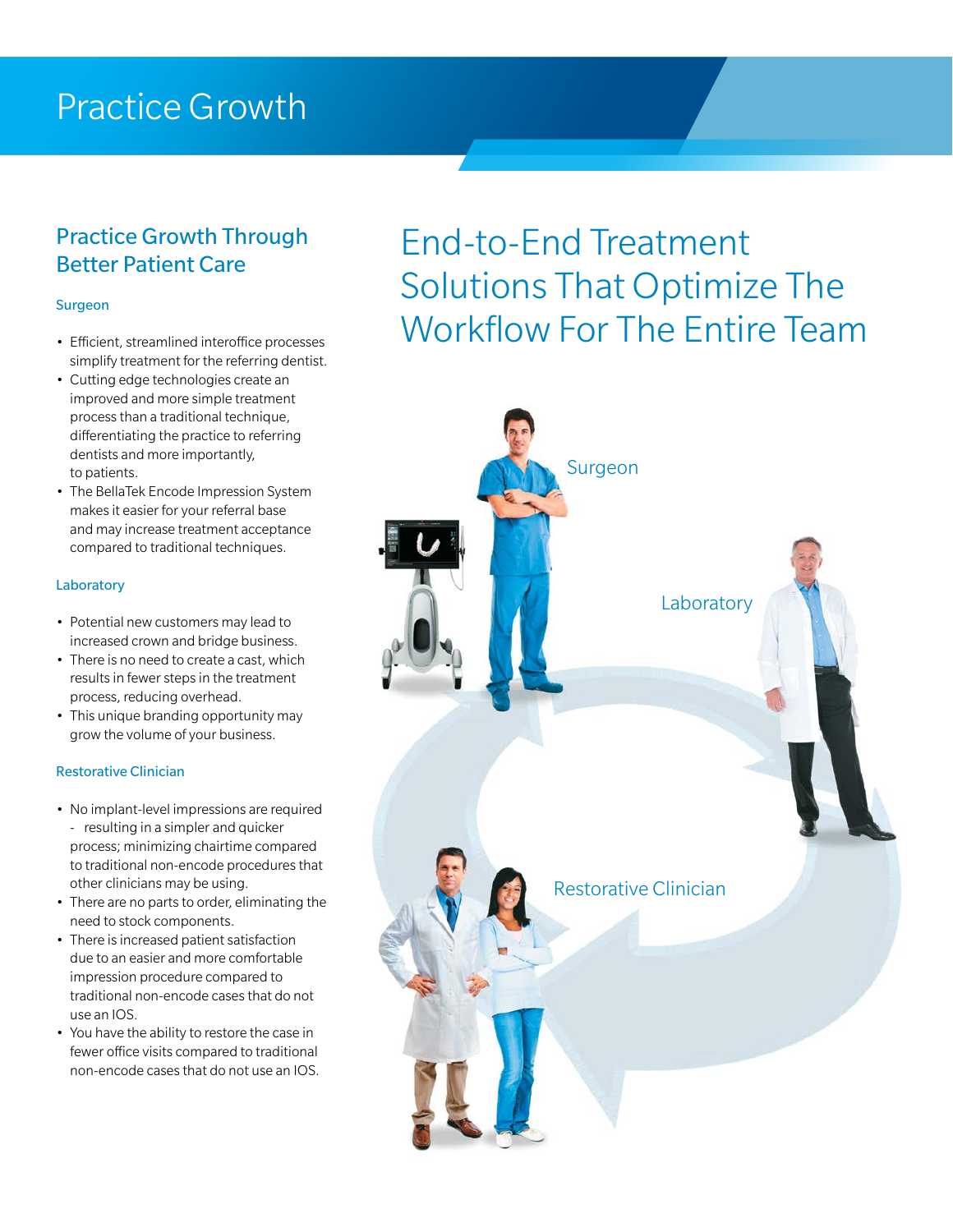## Digital Impression

## Case Presentation



## Fig. 1

Fig. 3

BellaTek Encode Healing Abutment placed intraorally for scanning.







## dental laboratory to fabricate the definitive crown.

Fig. 7

In the laboratory, the restoration was seated on the BellaTek Abutment to ensure an accurate fit.

### Fig. 9

Periapical radiograph showing one year follow-up of a T3® Implant with the BellaTek Abutment and crown.







Clinical Treatment by Dr. Deborah Ruddell† , Fort Myers, FL, USA.

Laboratory restorations fabricated by Rick Sonntag, 4Points Dental Design Inc., St. Petersburg, FL, USA.

### Fig. 2

The BellaTek Encode Healing Abutment is sprayed with anti-reflective powder and scanned.

### Fig. 4

Final scan and verification of the digital impression. The digital impression was sent to the BellaTek Production Center.

### Fig. 6.

The definitive BellaTek Abutment with titanium nitride coating was returned to the dental laboratory.

Fig. 8 The definitive BellaTek Abutment and restoration were placed.





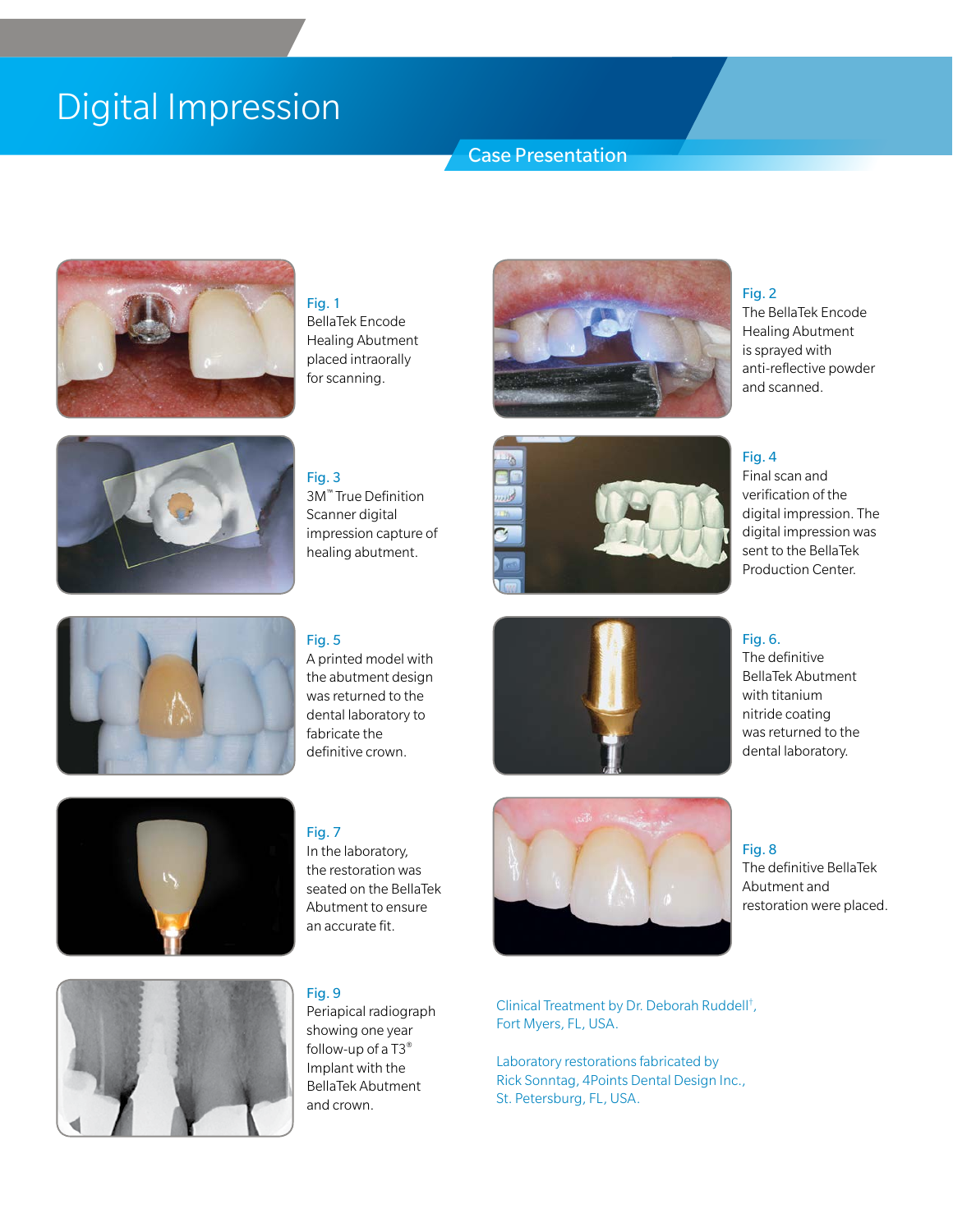## Traditional Impression

## Case Presentation



Fig. 1 A BellaTek Encode Healing Abutment was placed intraorally.



### Fig. 2

The impression of the BellaTek Encode Healing Abutment demonstrating transfer of the codes.



Fig. 3 The master cast of the BellaTek Encode Healing Abutment that was sent to the BellaTek Production Center.



Fig. 4 The Robocast™ analog placement.



## Fig. 5

A BellaTek Custom Abutment designed in CAD software, which accompanied the master cast.





The gold-colored titanium nitride-coated BellaTek Abutment and definitive restoration.



## Fig. 7

A clinical photograph taken after placement of the definitive restoration.



Clinical Treatment by Dr. George Priest† , Hilton Head Island, SC, USA.

Fig. 8 A post-restorative periapical radiograph at one month post placement.